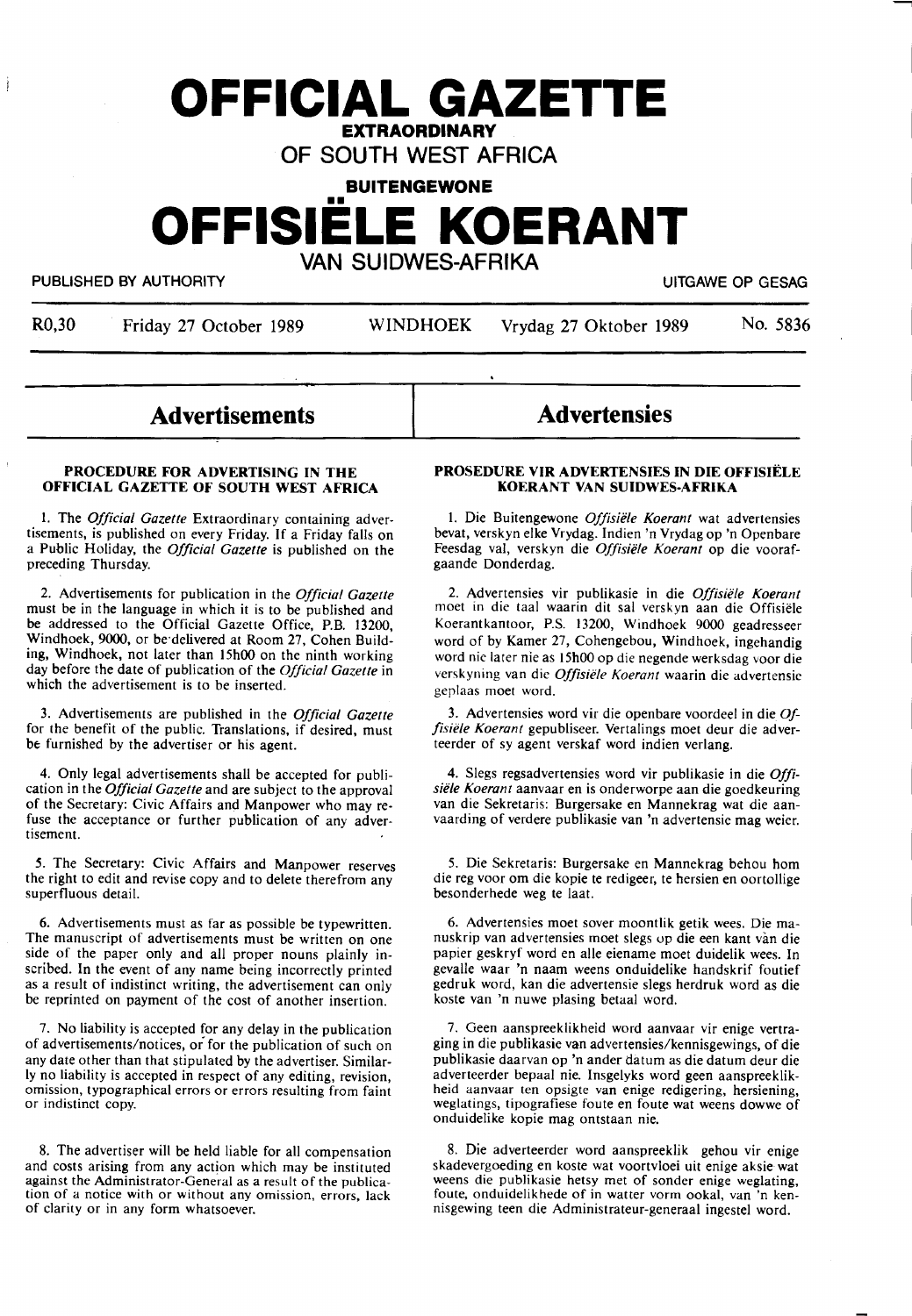9. The subscription for the *Official Gazette* is R31.25 plus GST per annum, post free in this territory and the Republic of South Africa, obtainable from Star Binders and Printers, P.O. Box 56, Windhoek, 9000. Postage must be prepaid by overseas subscribers. Single copies of the *Official Gazette*  are obtainable from Star Binders & Printers, P.O. Box 56, Windhoek 9000, at the price as printed on copy. Copies are **kept** in stock for two years only.

IO. The charge for the insertion of notices is as follows and is payable in the form of cheques, pqstal or money orders:

#### **LIST OF FIXED TARIFF RATES**

| STANDARDISED NOTICES                                                                                                                                                                                      | Rate per<br>insertion<br>R |
|-----------------------------------------------------------------------------------------------------------------------------------------------------------------------------------------------------------|----------------------------|
| Transfer of business                                                                                                                                                                                      | 3,25                       |
| Deeds: Lost documents                                                                                                                                                                                     | 6,00                       |
| Business notices                                                                                                                                                                                          | 5,00                       |
| Administration of Estates Acts Notices, Forms<br>J. 187, 193, 197, 295, 297, 517 and 519                                                                                                                  | 2,00                       |
| Third party insurance claims for compensation.                                                                                                                                                            | 2,50                       |
| Insolvency Act and Company Acts Notices: J. 28,<br>J. 29. Forms 1 to 9                                                                                                                                    | 4,00                       |
| $N.B.$ — Forms 2 and $6$ — additional statements<br>according to word count table, added to the basic<br>tariff.                                                                                          |                            |
| Change of name (four insertions) $\ldots$                                                                                                                                                                 | 60,00                      |
| Naturalisation notices (including a reprint for the<br>advertiser)                                                                                                                                        | 2,00                       |
| Unclaimed moneys - only in the Official Gazette<br>Extraordinary, closing date 15 January (per entry<br>of "name, address and amount")                                                                    | 0,80                       |
| Butchers' notices                                                                                                                                                                                         | 5,00                       |
| Slum Clearance Court Notices, per premises                                                                                                                                                                | 4,00                       |
| Lost life insurance policies                                                                                                                                                                              | 2,00                       |
| <b>NON-STANDARDISED NOTICES</b>                                                                                                                                                                           |                            |
| Company notices:                                                                                                                                                                                          | R                          |
| Short notices: Meetings, resolutions, offers of com-<br>promise, conversions of companies, voluntary<br>windings-up, etc.: closing of members' registers<br>for transfer and/or declarations of dividends | 11,00                      |
| Liquor Licence Notices (In Official Gazette, Ex-<br>traordinary viz. (June/Tvl; November/Cape;<br>January/O.F.S.; April/Natal), per bilingual                                                             | 7,00                       |
| Declaration of dividends with profit statements, in-<br>cluding notes                                                                                                                                     | 25,00                      |
| Long notices: Transfers, changes in respect of<br>shares or capital, redemptions, resolutions, volun-<br>tary liquidations                                                                                | 37,00                      |

9. Die jaarlikse intekengeld op die Offisiële Koerant is R31,25 plus belasting posvry in hierdie gebied en die Republiek van Suid-Afrika, verkrygbaar by Star Binders & Printers, Posbus 56, Windhoek, 9000. Oorsese intekenaars moet posgeld vooruitbetaal. Enkel· eksemplare van die *Offlsiele Koerant* is verkrygbaar van Star Binders & Printers, Posbus 56, Windhoek, 9000 teen die prys soos gedruk op eksemplaar. Eksemplare word vir slegs twee jaar in voorraad gehou.

IO. Die koste vir die plasing van kennisgewings is soos volg en is betaalbaar by wyse van tjeks, wissels, pos- of geldorders:

### **LYS VAN VASTE TARIEWE**

| STANDARDISED NOTICES                                                                                                                                                                                      | Rate per<br>insertion<br>R | <b>GESTANDAARDISEERDE</b><br><b>KENNISGEWINGS</b>                                                                                                                                                              | Tarief per<br>plasing<br>R |
|-----------------------------------------------------------------------------------------------------------------------------------------------------------------------------------------------------------|----------------------------|----------------------------------------------------------------------------------------------------------------------------------------------------------------------------------------------------------------|----------------------------|
| Transfer of business                                                                                                                                                                                      | 3,25                       | Oordrag van besigheid                                                                                                                                                                                          | 3,25                       |
| Deeds: Lost documents                                                                                                                                                                                     | 6,00                       | Aktes: Verlore dokumente                                                                                                                                                                                       | 6,00                       |
| Business notices                                                                                                                                                                                          | 5,00                       | Besigheidskennisgewings                                                                                                                                                                                        | 5,00                       |
| Administration of Estates Acts Notices, Forms<br>J. 187, 193, 197, 295, 297, 517 and 519                                                                                                                  | 2,00                       | Boedelwettekennisgewings: Vorms J. 187, 193,<br>197, 295, 297, 517 en 519                                                                                                                                      | 2,00                       |
| Third party insurance claims for compensation.                                                                                                                                                            | 2,50                       | Derdepartyassuransie-eise om skadevergoeding.                                                                                                                                                                  | 2,50                       |
| Insolvency Act and Company Acts Notices: J. 28,                                                                                                                                                           | 4,00                       | Insolvensiewet- en maatskappywettekennisge-<br>wings: J. 28, J. 29. Vorms 1 tot 9                                                                                                                              | 4,00                       |
| $N.B.$ - Forms 2 and $6$ - additional statements<br>according to word count table, added to the basic<br>tariff.                                                                                          |                            | $L.W. - V \text{orms } 2 \text{ en } 6 - \text{bykomstige verklarings}$<br>volgens woordetaltabel, toegevoeg tot die basie-<br>se tarief.                                                                      |                            |
| Change of name (four insertions) $\dots\dots\dots$                                                                                                                                                        | 60,00                      | Naamsverandering (vier plasings)                                                                                                                                                                               | 60,00                      |
| Naturalisation notices (including a reprint for the<br>advertiser)                                                                                                                                        | 2,00                       | Naturalisasiekennisgewings (insluitende 'n her-<br>druk vir die adverteerder)                                                                                                                                  | 2,00                       |
| Unclaimed moneys - only in the Official Gazette<br>Extraordinary, closing date 15 January (per entry<br>of "name, address and amount")                                                                    | 0,80                       | Onopgeëiste geld — slegs in die Buitengewone $Of$ -<br>fisiële Koerant sluitingsdatum 15 Januarie (per in-<br>skrywings van "naam, adres en bedrag")                                                           | 0,80                       |
| Butchers' notices $\ldots \ldots \ldots \ldots \ldots \ldots \ldots$                                                                                                                                      | 5,00                       | Slagterskennisgewings                                                                                                                                                                                          | 5,00                       |
| Slum Clearance Court Notices, per premises                                                                                                                                                                | 4,00                       | Slumopruimingshofkennisgewings, per perseel                                                                                                                                                                    | 4,00                       |
| Lost life insurance policies                                                                                                                                                                              | 2,00                       | Verlore lewensversekeringspolisse                                                                                                                                                                              | 2,00                       |
| <b>NON-STANDARDISED NOTICES</b>                                                                                                                                                                           |                            | NIE-GESTANDAARDISEERDE KENNISGEWINGS                                                                                                                                                                           |                            |
| Company notices:                                                                                                                                                                                          | $\mathbb{R}$               | Maatskappykennisgewings:                                                                                                                                                                                       | R                          |
| Short notices: Meetings, resolutions, offers of com-<br>promise, conversions of companies, voluntary<br>windings-up, etc.: closing of members' registers<br>for transfer and/or declarations of dividends | 11,00                      | Kort kennisgewings: Vergaderings, besluite, aanbod<br>van skikking, omskepping van maatskappye, vry-<br>willige likwidasie, ens.: sluiting van lederegisters<br>vir oordragte en/of verklarings van dividende. | 11,00                      |
| Liquor Licence Notices (In Official Gazette, Ex-<br>traordinary viz. (June/Tvl; November/Cape;<br>January/O.F.S.; April/Natal), per bilingual                                                             | 7.00                       | Dranklisensiekennisgewings (in Buitengewone Of-<br>fisiële Koerante, t.w. (Junie/Tvl.; November/<br>Kaap; Januarie/OVS; April/Natal) per tweetalige<br>aansoek                                                 | 7,00                       |
| Declaration of dividends with profit statements, in-<br>cluding notes                                                                                                                                     | 25,00                      | Verklaring van dividende met profytstate, notas in-                                                                                                                                                            | 25,00                      |
| Long notices: Transfers, changes in respect of<br>shares or capital, redemptions, resolutions, volun-<br>tary liquidations                                                                                | 37,00                      | Lang kennisgewings: Oordragte, veranderings met<br>betrekking tot aandele of kapitaal, aflossings, be-<br>sluite, vrywillige likwidasies                                                                       | 37,00                      |
| Trade marks in South West Africa                                                                                                                                                                          | 11,00                      | Handelsmerke in Suidwes-Afrika                                                                                                                                                                                 | 11,00                      |
| Liquidators' and other appointees' notices                                                                                                                                                                | 7,00                       | Likwidateurs en ander aangesteldes se kennisge-                                                                                                                                                                | 7,00                       |

**f**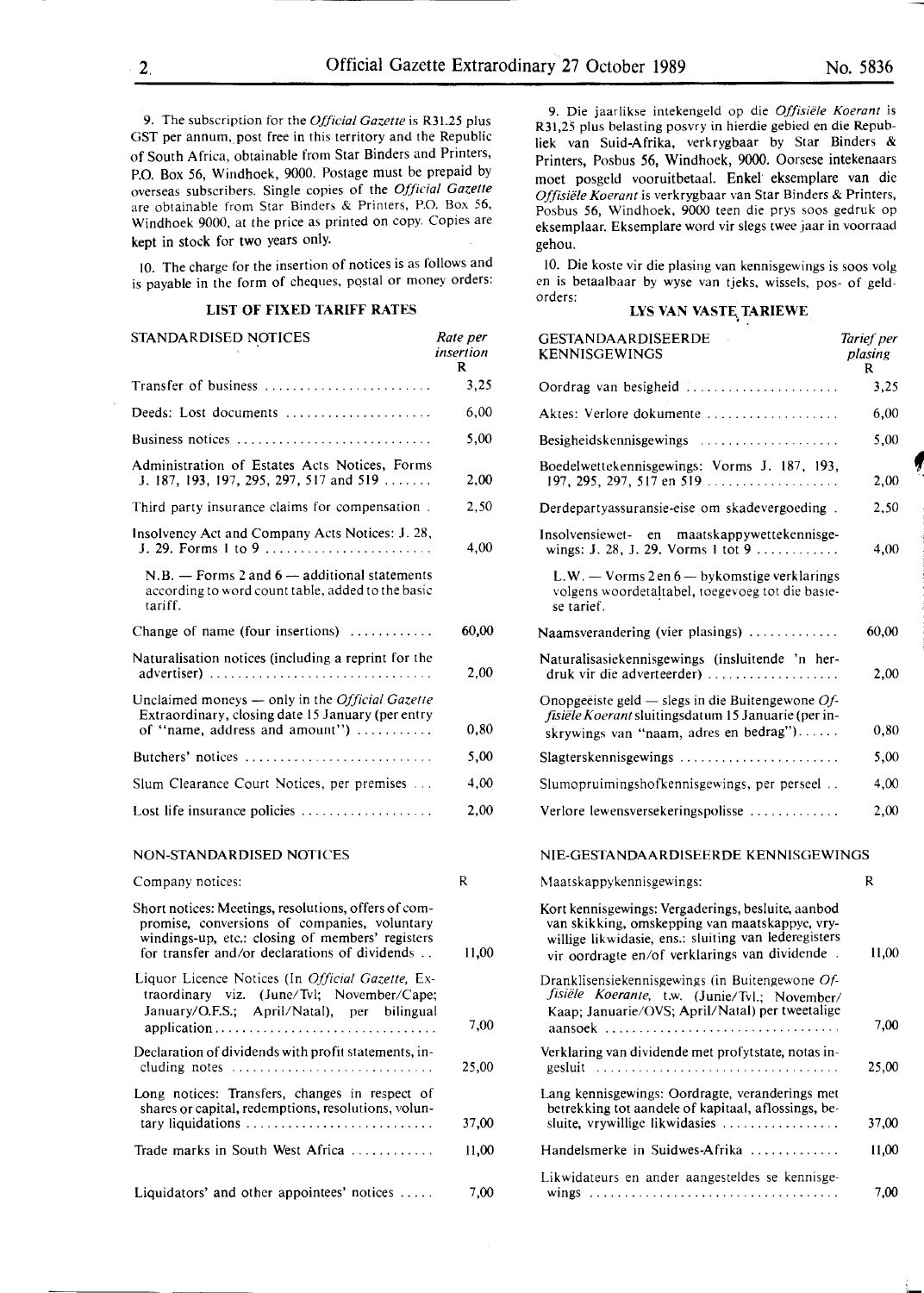## SALES IN EXECUTION AND OTHER PUBLIC SALES:

| Sales in execution $\ldots \ldots \ldots \ldots \ldots \ldots \ldots$ 18,00 |       |
|-----------------------------------------------------------------------------|-------|
| Public auctions, sales and tenders:                                         |       |
|                                                                             | 6.00  |
|                                                                             | 15.00 |
|                                                                             | 23.00 |

#### ORDERS OF THE COURT:

| Provisional and final liquidations or sequestra-  | 14.00 |
|---------------------------------------------------|-------|
| Reduction or change in capital mergers, offers of |       |
| compromise                                        | 37,00 |
| Judical managements, curator bonis and similar    |       |
| and extensive rule nisi                           | 37,00 |
| Extension of return date                          | 4.00  |
| Supersession and discharge of petitions (J. 158)  | 4.00  |

11. The charge for the insertion of advertisements other than the notices mentioned in paragraph IO is at the rate of 56c per cm double column. (Fractions of a cm must be calculated as a cm).

12. No advertisements shall be inserted unless the charge is prepaid. Cheques, drafts, postal or money orders must be made payable to the Secretary: Civic Affairs and Manpower.

#### **Form/Vorm J 187**

#### **LIQUIDATION AND DISTRIBUTION ACCOUNTS IN DECEASED ESTATES LYING FOR INSPECTION**

In terms of section 35(5) of Act 66 of 1965, notice is hereby given that copies of the liquidation and distribution accounts (first and final, *unless otherwise stated)* in the estates specified below will be open for the inspection of all persons interested therein for a period of 21 days (or shorter or longer if *specially stated)* from the date specified or from the date of publication hereof, whichever may be the later, and at the offices of the Master and Magistrates as stated.

Should no objection thereto be lodged with the Master concerned during the specified period, the executors will proceed to make payments in accordance with the accounts.

145/89 PINSENSCHAUM Margareta, 0404300029109, Windhoek. Windhoek. Mr Klaus Nieft - Executor, Keller & Neuhaus Trust Co. (Pty) Ltd., PO Box 156, Windhoek, 9000

**264/89** PIENAAR Henry Philip, 3309250800056, Windhoek. Magdalene Pienaar, 3812160800076. Windhoek. Mr Klaus Nieft - Executor, Keller & Neuhaus Trust Co. (Pty) Ltd., PO Box 156, Windhoek, 9000.

358/89 LOUW Anna Louwiza Aletta, 0005310011001, 13de laan 91, Noordhoek: Keetmanshoop. Keetmanshoop, Windhoek. Die Bestuurder, Bankorptrust Beperk, Posbus 680, 7535, Bellville.

185/89 HILZINGER (née MARCINIAK) Helena Elizabeth, 0904180012109, Susanne Grau Heim Windhoek. Windhoek. Trust and Mining Co (Pty) Ltd., P O Box 82, Windhoek, 9000.

### GEREGTELIKE EN ANDER OPENBARE VERKOPE:

| Geregtelike verkope                    | 18.00 |
|----------------------------------------|-------|
| Openbare veilings, verkope en tenders: |       |
| Tot 75 woorde                          | 6.00  |
| 76 tot 250 woorde                      | 15.00 |
|                                        | 23.00 |

### ORDERS VAN DIE HOF:

| Voorlopige en finale likwidasies of sekwestrasies                                                                                                                                                                                                   |                                |
|-----------------------------------------------------------------------------------------------------------------------------------------------------------------------------------------------------------------------------------------------------|--------------------------------|
| Vermindering of verandering in kapitaalsame-<br>smeltings, aanbod van skikking<br>Geregtelike besture, kurator bonis en soortgelyke<br>en uitgebreide bevel nisi<br>Verlenging van keerdatum<br>Tersydestellings en afwysings van petisies (J. 158) | 37,00<br>37,00<br>4.00<br>4,00 |
|                                                                                                                                                                                                                                                     |                                |

11. Die koste vir die plasing van advertensies, behalwe die kennisgewings wat in paragraaf 10 genoem word. is teen die tarief van 56c per cm dubbelkolom. (Gedeeltes van 'n cm moet as volle cm bereken word).

12. Geen advertensie word geplaas tensy die koste nie vooruitbetaal is nie. Tjeks, wissels, pos- en geldorders moet aan die Sekretaris,: Burgersake en Mannekrag betaalbaar gemaak word.

#### **LIKWIDASIE- EN DISTRIBUSIEREKENING IN BES10RWE BOEDELS WAT TER INSAE LE**

lngevolge artikel 35(5) van Wet 66 van 1965, word hierby kennis gegee dat duplikate van die Iikwidasie- en distribusierekenings (eerste en finale, *tensy anders vermeld)* in die boedels hieronder vermeld, in die kantore van die Meester en Landdroste soos vermeld en gedurende 'n tydperk van 21 dae (of korter of !anger *indien spesiaal vermeld)* vanaf gemelde datums of vanaf datum van publikasie hiervan, as dit later is, ter insae lê van alle persone wat daarby belang het.

Indien binne genoemde tydperk geen besware daarteen by die betrokke Meester ingedien word nie, gaan die eksekuteurs oor tot die uitbetalings ingevolge gemelde rekenings.

441/89 VON WIELLIGH Ina Helena, 6610150100128, Bankklerk van Gobabis. Gobabis, Windhoek. F M Oehl-Trust, Posbus 133, Windhoek.

287 /89 VISSER Anna van Reenen, 4105200064007, Verdegigingsbasis, Bangani. Ignatius Michael Viljoen Visser. Grootfontein, Windhoek. F M Oehl-Trust, Posbus 133, Windhoek.

337/89 VORSTER Jacoba Fransiena, 1605300100083, Dr. Malanstraat 7, Gobabis. Gobabis, Windhoek. F M Oehl-Trust, Posbus 133, Windhoek.

74/88 SAUNDERSON Gert Albertus, 9208300800011, Plaas Buschpfanne Keetmanshoop. Tweede, Keetmanshoop, Windhoek. Bank Windhoek Bpk, (Boedel en Trust Afdeling), Posbus 15, 9000, Windhoek.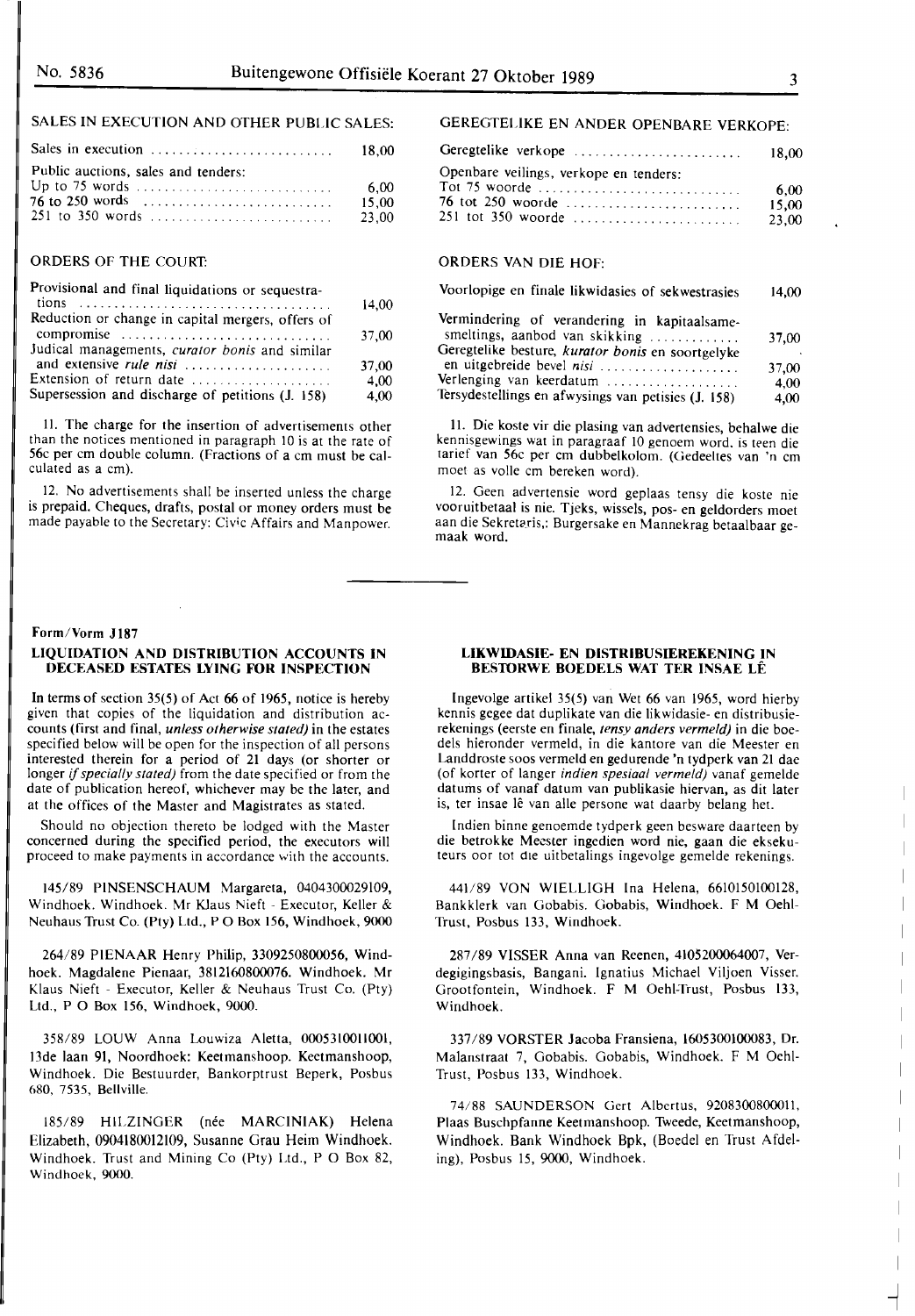305/89 **BRINK** Frans Stofberg Hauptfleisch, 2104065010009, Swakopmund. Maria Elizabeth Brink, 2501190005004. Swakopmund, Windhoek. Bank Windhoek Bpk, (Roedel en Trust Afdeling), Posbus 15, 9000, Windhoek.

375/89 ZEELIE Maria Aletta, 1704040015006, Swakopmund. Swakopmund, Windhoek. Bank Windhoek Bpk, (Boedel en Trust Afdeling), Posbus 15, 9000, Windhoek.

369/89 VISSER David Johannes, 1105120100012, Karasburg. Hester Josina Willemina Visser (Geb. Brand), 0807290100012. Karaburg, Windhoek. Bank Windhoek Bpk, (Boedel en Trust Afdeling), Posbus 15, 9000, Windhoek.

184/89 KILIAN Ernst Philippus, 0812060100010, Gobabis. Gobabis, Windhoek. Bank Windhoek Bpk, (Boedel en Trust Afdeling), Posbus 15, 9000, Windhoek.

342/89 KOTZE Jasper Johannes, **560I020100SIS,**  Swakopmund. Francina Lodewika Johanna Kotze, 6202020100071. Swakopmund, Windhoek. Standard Bank SWA Beperk Trustee Tak.

363/89 BURGER Susara Johanna, 0901080100016, Keetmanshoop. Keetmanshoop, Windhoek. Standard Bank SWA Beperk, Posbus 2164, Windhoek.

196/89 THIRION Jan Willem Frederik, 1803100100080, Keetmanshoop. Maria Thirion, 2005220008004. Keetmanshoop, Windhoek. Eerste Persam, \_Posbus 448, Windhoek.

208/89 KLOPPERS Andrew John Fred, 2101070800081, Middlewickstraat Nr 15, Windhoek. Richardine Maria Kloppers. Windhoek. Dr Weder Kruger & Hartmann, Posbus 864, Windhoek, A Swanepoel.

**219/89 JANSEN VAN RENSBURG Andries Stephanus,**  5909190100284, Keetmanshoop. Mariental, Windhoek. Eerste Persam, Posbus 448, Windhoek.

#### **Form/Vorm J 193 NOTICE TO CREDITORS IN DECEASED ESTATES**

All persons having claims against the estates mentioned below are hereby called upon to lodge their claims with the executors concerned, whithin 30 days (or otherwise as indicated) calculated from the date of publication hereof. The information is given in the following order: Estate number, surname and christian names, date of birth, identity number, last address, date of death; surviving spouse's names, surname, date of birth and identity number; name and address of executor or authorised agent, period allowed for lodgement of *claims if other than 30 days.* 

457/89 VAN TONDER Florence Kathleen, Windhoek, 26 September 1935, 3509260100178, Privaatsak 2090, Waterwese Woonstelle, Rundu, 22 Oktober. W.F. Kotze, Keetmanshoop Beleggings Maatskappy (Edms) Bpk, Posbus 876, Keetmanshoop.

SCHAEFER Katharina (ook bekend as Maria Katharina), Windhoek, 26/6/1901, 0106260100021, Swakopmund, 27/9/1989. Standard Bank SWA Ltd P O Box 2164 Windoek.

5186/89 SHELDON John Kenneth, Kaapstad, 06/11/1922, 2211065071012, Strandstraat 195, Narraville, Walvisbaai, 25/06/1989. Die Bestuurder, Bankroptrust Beperk, Posbus 680, Bellville, 7535, Bankorptrust Beperk, Posbus 680, Bellville, 7535.

BOUCHER (Geb. Venter)(Gewese Pool) Cornelia Susara, 24/5/1932, 3205240040081, Nr. 7. Langenhovenstr. Windhoek, 10/9/1989. Bank Windhoek Bpk, (Boedel en Trust Afdeling), Posbus 15, 9000, Windhoek.

#### **KENNISGEWING AAN KREDITEURE IN BESTORWE BOEDELS**

Alie persone wat vorderinge het teen die boedels hieronder vermeld, word hierby versoek om hul vorderinge by die betrokke eksekuteurs en binne 'n tydperk van 30 dae (of andersins soos aangedui) gereken vanaf die datum van publikasie hiervan in te lewer. Die inligting word verstrek in die volgorde: Boedelnommer, familienaam en voorname, geboortedatum, persoonsnommer, laaste adres, datum oorlede, familienaam en voorname van oorlewende eggenoot(e), geboortedatum en persoonsnommer; naam en adres van eksekuteurs of gemagtigde agent, tydperk toegelaat vir lewering van vorderings *indien anders as 30 dae.* 

BOTHA Gabriel Johannes Rossouw, Windhoek, 7 Julie 1913, 1307075007003, Ons Tuiste, Keetmanshoop, 3 Augustus 1989. Bank Windhoek Bpk, (Boedel en Trust Afdeling), Posbus 15, 9000, Windhoek.

ROBBERTS Jan Harm, Windhoek, 27-11-1922, 2211275019009, Gobabis, 19-09-1989. Maria Petronella Robberts, 1936/08/23, 3608230012004. Bank Windhoek Bpk, (Boedel en Trust Afdeling), Posbus 15, 9000, Windhoek.

WELGE Harald Friedrich Wilhelm Christoph Traugott, Windhoek, 6-11-1912, 1211065013007, 11 Kraal Straat, Swakopmund. 21-09-1989. Bank Windhoek Bpk (Boedel en Trust Afdeling), Posbus 15, 9000, Windhoek.

No 434/89 HALLER Herbert Hermann Karl, Windhoek, 10-11-1898, 9811100100045, 33, 9th Street, Walvisbaai, 06-05-1989. C.J. Hinrichsen, Lorentz & Bone, Posbus 85, Standard Bank Kamers, Kaiserstraat, Windhoek.

Ų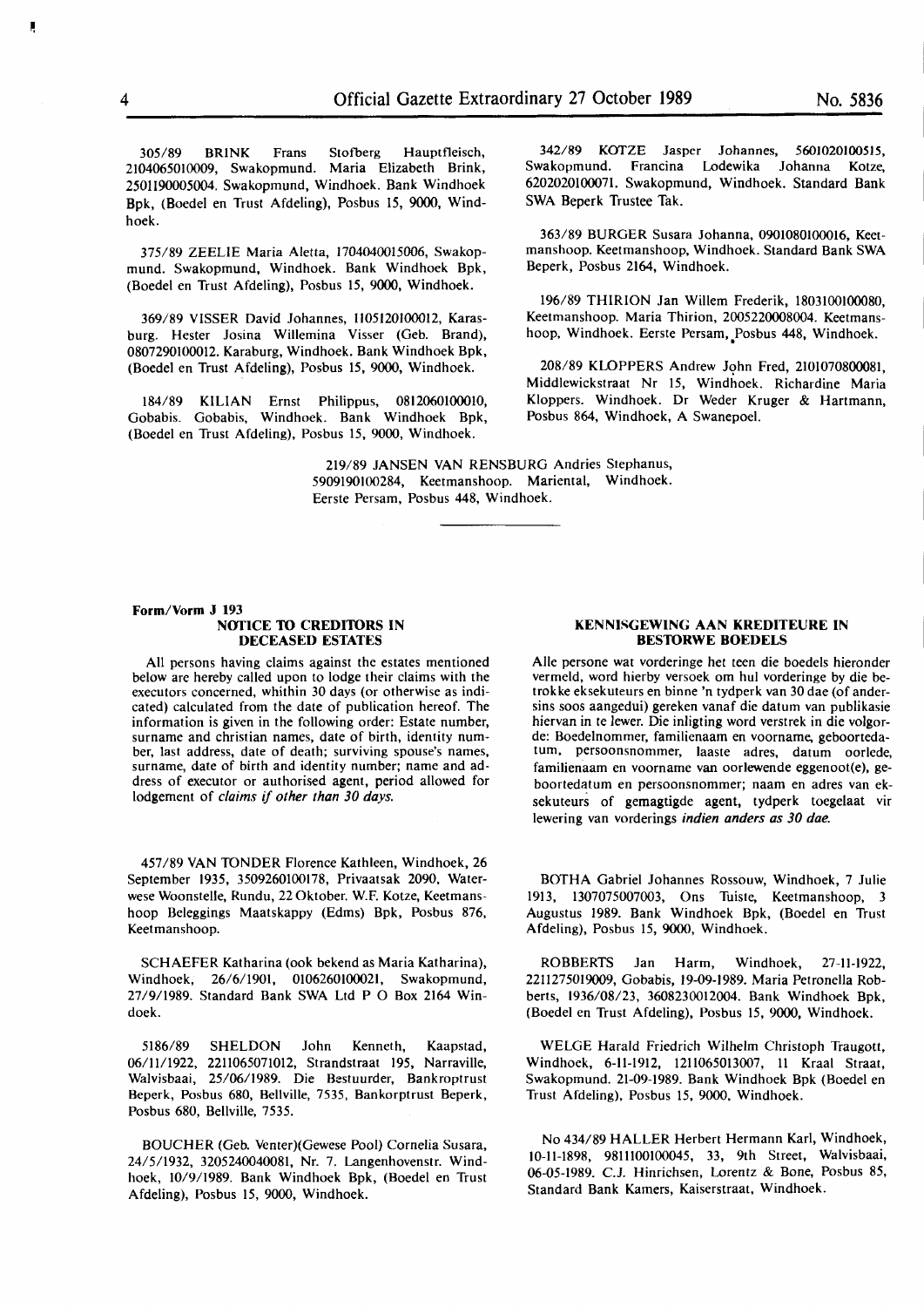495/89 JOUBERT Jan Daniël Hertzog, Windhoek,<br>62-1919. 1902160100129. Senioepark. Pionierspark. 16-2-1919, 1902160100129, Senioepark, 9-10-1989. Maria Aletta Joubert, 2702210100050. F.M. Oehl-Trust, Posbus 133, Windhoek.

346/89 GUHL Emma, Windhoek, 24 July 1904, 0407240100068, 1 Chopin Street, Windhoek, 17 July 1989. Fisher, Quarmby & Pfeifer, 108 S.W.A.B.S. Building. Post Str., Windhoek.

462/89 RÜGHEIMER Babette Rosa, 17 January 1903, 0301170100073, Susanne Grau Heim, Bismarck Street, Windhoek, 15 August 1989. E.H. Pfeifer, P.O. Box 37, Windhoek.

382/89 ORLAM Willem, 24 September 1920, 2009240200021, Huis F 58, Nautilus, Luderitz, 8 Mei 1989, Windhoek. Andrina Orlam (gebore Johnson), 17 Augustus 1932, 3208170800013. Mev Andrina Orlam, p/a Rissik Cox & Probart, Posbus 90, Keetmanshoop, 9000.

#### KENNISGEWING VAN VERKOOP VAN HAN-DELAARSBESIGHEID OOREENKOMSTIG ARTIKEL 34 VAN WET 24 VAN 1936

KENNIS GESKIED HIERMEE ooreenkomstig Artikel 34 van Wet Nr 24 van 1936 saamgelees met Artikel 16 van die Konsolidasie Ordonnansie betreffende Lisensies Nr 13 van 1935 (soos gewysig) dat HENDRIK JOHANNES KAM-BERIPA van voorneme is om die Algemene Handelaarsbesigheidslisensie te Erf Nr 33, LEONARDVILLE, te verkoop en oor te dra aan PETRUS MATTEHEA MOUTON wat die besigheid sat voortsit by dieselfde adres en onder die naam van LEONARD WINSKOOP vir sy uitsluitlike voordeel en rekening vanaf 3 Oktober 1989.

GEDATEER te GOBABIS op hede die 4de dag van **OKTOBER** 1989.

**K** S DANNHAUSER PROKUREUR VIR PARTYE Posbus 210 GOBABIS

#### **OORDRAG VAN HANDELSLISENSIE**

**KENNIS GESKIED HIERMEE** dat na afloop van 14 (VEERflEN) dae vanaf verskyning van hierdie Kennisgewing aansoek gedoen sat word by die Handelslisensiehof vir die distrik KEETMANSHOOP om oordrag van die lisensie van ALGEMENE HANDELAAR (GROOfHANDEL) wat gehou is deur **H H O'CALLAGHAN** ten opsigte van die perseel en besigheid wat daarin gedryf word onder die naam **M S ENTERPRISE** of Erf 305, KEETMANSHOOP DORP aan **BEYERS SWANEPOEL** wie sodanige besigheid vir eie belang en rekening dryf onder die naam **B S ENTERPRISE.** 

**RISSIK COX** & **PROBART PROKUREURS VIR PARTYE Vyfdelaan Posbus 90 KEETMANSHOOP 9000** 

#### KENNISGEWING VAN OORDRAG VAN BESIGHEID

Geliewe kennis te neem dat H HANSEN voornemens is om die blommewinkel tans deur horn bedryf onder die naam en styl van LOTUS FLOWERS te Erf nr 268, Moltkestraat, Swakopmund te vervreem aan **MARYNA** SKRYPZECK wie die gesegde besigheid vir haar eie rekening sat bedryf op dieselfde persele en onder dieselfde naam en styl van LOTUS FLOWERS en dat hierdie kennisgewing geld in terme van Artikel 34 van die lnsolvensiewet Nr 24, van 1936, en voorts dat na publikasie van hierdie kennisgewing daar aansoek gedoen sat word by die Landdros vir die distrik van Swakopmund vir die oordrag van die handelslisensies ten opsigte van die gesegde besigheid.

AHRENS & **KIE**  Prokureurs vir die Partye Poststraat 32 Posbus 1261 SWAKOPMUND

#### **NOfICE**

#### **FLORAN (PROPRIETARY) LIMITED (Registration No. 82/063)**

**NOfICE IS HEREBY GIVEN** pursuant to Section 356 2(b) of the Companies Act 1973 that at an extraordinary general meeting of shareholders held on the 13th October 1989 it was resolved as a special resolution that the Company be wound up voluntarily as a members voluntarily winding up and that MR ERIC KNOUWDS of G.J. HANEKOM & CO, be appointed as Liquidator without providing any security whatsoever to the Master of the Supreme Court, Windhoek, for the performance of this duty in terms of the provisions of the Companies Act.

E. KNOUWDS G.J. HANEKOM & CO PO BOX 21310 WINDHOEK 9000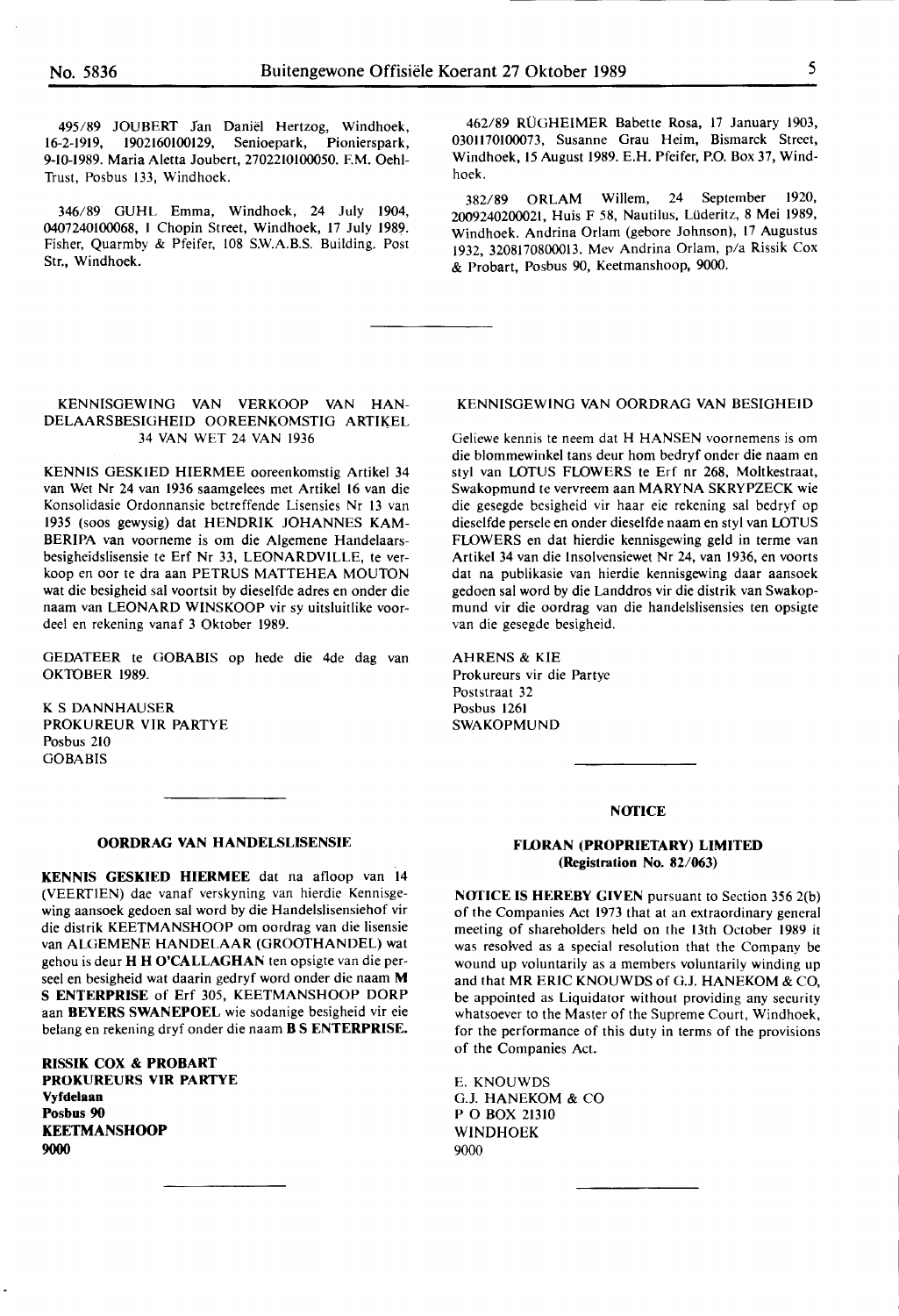#### GEREGTELIKE VEILING IN DIE LANDDROSHOF VIR DIE DISTRIK TSUMEB GEHOU TE TSUMEB Saak Nr. 129/89 In die saak tussen: NASBOUKOR VAN SWA BEPERK Vonnisskuldeiser en ES **KANEMA**  Kennis geskied hiermee dat 'n Regsveiling deur die Geregsbode van TSUMEB gehou sal word om 09h00 op Saterdag 28 Oktober 1989, by die perseel van ALFA VENDUSIE l.OKAAL te TSUMEB, van die volgende goedere:- 2 x Tafel 2 x Banke 1 x Tafel I x Stoel 2 x Enkelbed 1 x Ronde Tafel I x Kis Gereedskap I x Sanyo Portable Radio 8 x Extension Leads I x Byte! 3 x Tuingereedskap TERME: VOETSTOOTS EN KONTANT AAN DIE HOOGSTE BIEeR (GET) J J GERTENBACH GERTENBACH & VAN ZYL Vonnisskuldeiser se Prokureurs, Hoofstraat, Posbus 259, TSUMEB, 9000 **GEREGTELIKE VEILING**  IN DIE LANDDROSHOF VIR DIE **DISTRIK** TSUMEB GEHOU TE TSUMEB Saak Nr. 214/89 In die saak tussen: NASBOUKOR VAN SWA BERPERK Vonnisskuldeiser en PETRUS MWIRA **Vonnisskuldenaar** Kennis geskied hiermee dat 'n Regsveiling deur die Geregsbode van TSUMEB gehou sal word om 09h00 op Saterdag 28 Oktober, 1989, by die perseel van ALFA VENDUSIE l.OKAAL, TSUMEB, van die volgende goedere:- 1 x Dubbelbed I x Sitkamer stel 1 x Kombuis tafel met drie stoele 1 x Blaupunkt Radio I x Bed tafel 1 x Super Delux Fan I x 25L Jerry Can TERME: VOETSTOOTS EN KONTANT AAN DIE HOOGSTE BIEeR (GET) J J GERTENBACH GERTENBACH & VAN ZYL Prokureurs vir Vonnisskuldeiser, Posbus 259 hoofstraat, TSUMEB 9000 UITKEER VAN DIVIDENDE EN INSAMELING VAN KONTRIBUSIES IN GESEKWESTREERDE BOEDELS OF **MAATSKAPPYE IN LIKWIDASIE**

Nademaal die likwidasierekeninge en distrubusie- of kontribusierekenings in die gesekwestreerde boedels of maatskappy in likwidasie, na gelang van die geval hieronder vermeld op die datums daarin vermeld, bekragtig is, word hierby ingevolge artikel 113(1) van die Insolvensiewet, 1936 artikel 139(2) van die Maatskappywet, 1926, en artikel 409(2) van die Maatskappywet, 1973, kennis gegee dat uitbetaling van dividende of insameling van kontribusies aan die gang is in genoemde boedels of maatskappye soos hieronder uiteengesit en dat elke kontribusiepligte skuldeiser die bedrag deur horn verskuldig by die adres hieronder genoem aan die kurator of likwidateur moet betaal.

W6/89 Windhoek Dorpsgronde (Edms) Bpk (In Vrywillige Likwidasie) 1989-10-27 Contributions being levied. The First and Final Liquidation and Distribution Account. W.P.V. Oosthuizen, Liquidator, P.J. Malherbe & Co, P.O. Box 30, Windhoek, 9000.

#### DIE AFRICAN METHODIST EPISCOPAL CHURCH SERVICE AND DEVELOPMENT AGENCY INC

het aansoek om registrasie as 'n Welsynorganisasie ingevolge artikel 19 van die Wysingigingswet op Nasionale Welsyn 1979, ingedien.

Die doelstellings van die organisasie is as volg

om ons minderbevoorregte gemeenskappe se lewenstandaard maatskaplik en geestelik te verbeter.

Enige persoon wat beswaar teen die registrasie wil indien, moet sodanige vertoe binne een-en-twintig dae vanaf hierdie publikasie rig aan Die Sekretaris, Departement van Nasionale Gesondheid en Welsyn, Privaatsak 13198, **WIND-HOEK.** 

Hoofkantoor A.M.E. Kerk P.A. de Wet Straat Ou Bioskoopsaal KATUTURA Posbus 7537 KATUTURA 9000